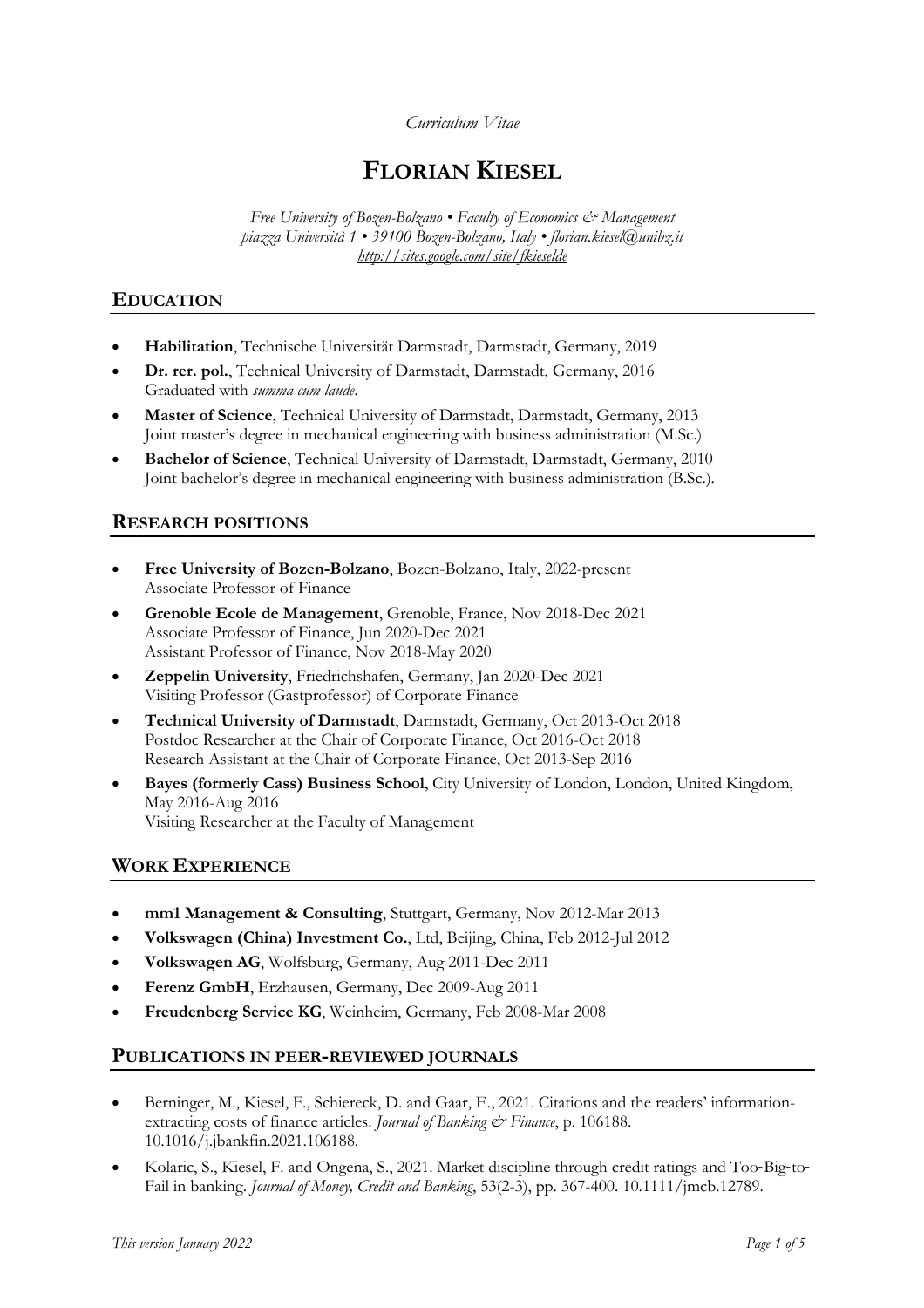- Kiesel, F., Kolaric, S., Norden, L. and Schiereck, D., 2021. To change or not to change? The CDS market response of firms on credit watch. *Journal of Banking & Finance*, 125, p. 106067. 10.1016/j.jbankfin.2021.106067.
- Kiesel, F., 2021. It's the tone, stupid! Soft information in credit rating reports and financial markets. *Journal of Financial Research*, 44(3), pp. 553-585. 10.1111/jfir.12250.
- Immel, M., Hachenberg, B., Kiesel, F. and Schiereck, D., 2021. Green bonds: shades of green and brown. *Journal of Asset Management*, 22(2), pp. 96-109. 10.1057/s41260-020-00192-z.
- Erl, L. and Kiesel, F., 2021. Divestiture and its market reaction in a consolidating industry: The global brewing industry. *Journal of Wine Economics*, 44(3), pp. 553-585. 10.1017/jwe.2021.1.
- Kiesel, F., Manz, F. and Schiereck, D., 2020. The conditional stock market response to banks' distressed asset sales on CDS availability. *Applied Economics*, 52(56), pp. 6123-6135. 10.1080/00036846.2020.1784388.
- Baier, P., Berninger, M. and Kiesel, F., 2020. Environmental, social and governance reporting in annual reports: A textual analysis. *Financial Markets, Institutions & Instruments*, 29(3), pp. 93-118. 10.1111/fmii.12132.
- Kiesel, F. and Lücke, F., 2019. ESG in credit ratings and the impact on financial markets. *Financial Markets, Institutions & Instruments*, 28(3), pp. 263-290. 10.1111/fmii.12114.
- Manz, F., Kiesel, F. and Schiereck, D., 2019. Do NPL portfolio sales help reduce banks' financing costs? *Economics Letters*, 182, pp. 93-97. 10.1016/j.econlet.2019.06.009.
- Hachenberg, B., Kiesel, F. and Schiereck, D., 2018. Dieselgate and its expected consequences on the European auto ABS market. *Economics Letters*, 171, pp. 180-182. 10.1016/j.econlet.2018.07.044.
- Kiesel, F., Lübbering, A. and Schiereck, D., 2018. The alternative three-factor model: evidence from the German stock market. *Credit and Capital Markets*, 51(3), pp. 389-420. 10.3790/ccm.51.3.389.
- Berninger, M., Kiesel, F. and Schiereck, D., 2018. When your regulator becomes your new neighbor: Bank regulation and the relocation of EBA and EMA. *Economics Letters*, 167, pp.108-111. 10.1016/j.econlet.2018.03.023.
- Kiesel, F. and Kolaric, S., 2018. Measuring the effect of watch-preceded and direct rating changes: a note on credit markets. *Review of Quantitative Finance and Accounting*, 50(2), pp. 653-672. 10.1007/s11156-017-0641-1.
- Häfner, D., Kiesel, F. and Wirthmann, L., 2017. What do we know about socially responsible investments? *Zeitschrift für Umweltpolitik & Umweltrecht*, 4, 299-331.
- Kiesel, F., Ries, J.M. and Tielmann, A., 2017. The impact of mergers and acquisitions on shareholders' wealth in the logistics service industry. *International Journal of Production Economics*, 193, pp. 781-797. 10.1016/j.ijpe.2017.09.006.
	- Reprinted in *International Journal of Production Economics*, Vol. 194, pp. 261-277. 10.1016/j.ijpe.2017.11.007.
- Kiesel, F., 2017. Creditwatches and their impact on financial markets. *Journal of Credit Risk*, 13(1), pp. 47-71. 10.21314/jcr.2017.219.
- Kiesel, F. and Spohnholtz, J., 2017. CDS spreads as an independent measure of credit risk. *Journal of Risk Finance*, 18(2), pp. 122-144. 10.1108/jrf-09-2016-0119.
- Hachenberg, B., Kiesel, F., Kolaric, S. and Schiereck, D., 2017. The impact of expected regulatory changes: The case of banks following the 2016 US election. *Finance Research Letters*, 22, pp. 268-273. 10.1016/j.frl.2016.12.021.
- Kiesel, F., Kolaric, S. and Schiereck, D., 2016. Market integration and efficiency of CDS and equity markets. *Quarterly Review of Economics and Finance*, 61, pp. 209-229. 10.1016/j.qref.2016.02.010.
- Schiereck, D., Kiesel, F. and Kolaric, S., 2016. Brexit:(Not) another Lehman moment for banks? *Finance Research Letters*, 19, pp. 291-297. 10.1016/j.frl.2016.09.003.
- Froneberg, D., Kiesel, F. and Schiereck, D., 2016. CDS and bank ownership structures: does the credit side show who advocates more risk? *Journal of Risk Finance*, 17(2), pp. 169-193. 10.1108/jrf-09- 2015-0085.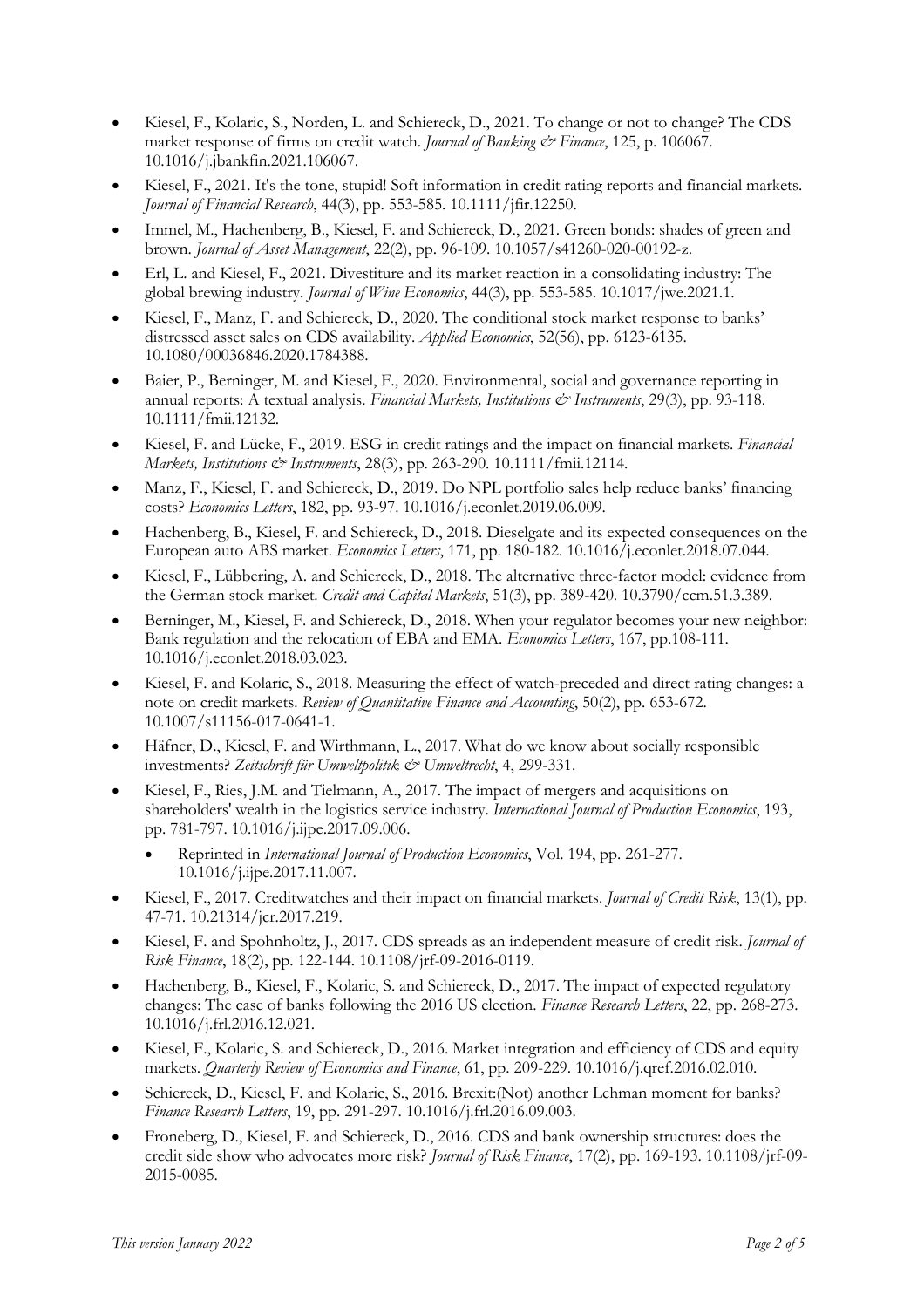- Kiesel, F., 2016. Do investors still rely on credit rating agencies? Evidence from the financial crisis. *Journal of Fixed Income*, 25(4), pp.20-31. 10.3905/jfi.2016.25.4.020.
- Balasubramaniam, P., Kiesel, F. and Schiereck, D., 2016. Peer-to-Peer Equity Investments in Germany. A Note on Successful Company Characteristics. *Academy of Economics and Finance Journal*, No. 7/2016.
- Kolaric, S., Kiesel, F. and Schiereck, D., 2016. Return patterns of South Korean stocks following large price shocks. *Applied Economics*, 48(2), pp. 121-132. 10.1080/00036846.2015.1076144.
- Kiesel, F., Lücke, F. and Schiereck, D., 2015. Regulation of uncovered sovereign credit default swaps–evidence from the European Union. *Journal of Risk Finance*, 16(4), pp. 425-443. 10.1108/jrf-02-2015-0025.
- Kiesel, F. and Schiereck, D., 2015. The effect of ratings announcements, on firms in bank-based systems. *Journal of Fixed Income*, 24(4), pp.84-95. 10.3905/jfi.2015.24.4.084.
- Froneberg, D., Kiesel, F. and Schiereck, D., 2015. Impact of supervisory board members' professional background on banks' risk- taking. *Corporate Ownership & Control*, 13(1), pp. 850-867.

#### **PUBLICATIONS IN NON-PEER REVIEWED JOURNALS**

- Biel, K., Ellenrieder, D., Kiesel, F. and Ries, J.M., 2016. Analysis of mergers and acquisitions in the airline industry-Learning from investor reactions. *Supply Chain Management*, No. 2/2016.
- Kauer, M., Kiesel, F., Ueberschaer, F., Volkamer, M. and Bruder, R., 2012. The influence of trustworthiness of website layout on security perception of websites. *Current Issues in IT Security 2012 Schriftenreihe des Max-Planck-Instituts für ausländisches und internationales Strafrecht*, pp. 215-220.

## **PUBLICATIONS IN GERMAN LANGUAGE**

- Kuhn, D., Kiesel, F. and Schiereck, D., 2018. Determinanten der Finanzierungskosten über Green Bonds in europäischen Emissionsmärkten. *Zeitschrift für Umweltpolitik & Umweltrecht*, 4, pp. 422-436.
- Berninger, M., Kiesel, F. and Schiereck, D., 2018. Marktmanipulationen und Forensic Finance: Die Bedeutung von Faktormodellen für kurzfristige Bewertungshorizonte. *Zeitschrift für Bank- und Kapitalmarktrecht*, 17(10), pp. 408-412.
- Kiesel, F., Schiereck, D. and Urbanek, F., 2017. Erfolgspfade im Crowdlending am Beispiel der Kreditvergaben über auxmoney. *Corporate Finance*, 11-12, pp. 353-357.
- Lübbering, A., Schiereck, D. and Kiesel, F., 2018. Erklärung von Aktienrenditen durch Faktormodelle. *WiST Wirtschaftswissenschaftliches Studium*, 18, pp. 9-14.
- Sagalin, I., Kiesel, F. and Schiereck, D., 2016. Kreditratings und die Kapitalmarktperformance von Börsengängen in Kontinentaleuropa. *Corporate Finance*, 10, pp. 352-356.
- Berges, N. and Kiesel, F., 2015. Werteffekte bei Einführung der EU-Verordnung über Leerverkäufe und Credit Default Swaps. *Corporate Finance*, 10, pp. 354-361.
- Kiesel, F., Nohn, Y. and Schiereck, D., 2014. Werteffekte auf die Leerverkaufsrestriktion bei Finanztiteln in Deutschland. *Zeitschrift für Bankrecht und Bankwirtschaft*, 26(5), pp.314-323.
- Kiesel, F., Fausel, A. and Schiereck, D., 2014. Zum Erfolg von Unternehmensübernahmen in der globalen Agrarindustrie. *Berichte über Landwirtschaft*, 92(3). 10.12767/buel.v92i3.62.

## **CONFERENCE PRECEEDING**

- Bariz, H. Kiesel, F. and Schreiber, N., 2021. Public perception of credit risk: On the informational value of ESG disclosures. *Proceedings of the International Conference on Information Systems 2021.*
- Kiesel, F., Pöppe, T., Kolaric, S. and Schiereck, D. 2019. Information or noise: How Twitter facilitates stock market information aggregation. *Proceedings of the International Conference on Information Systems 2019.*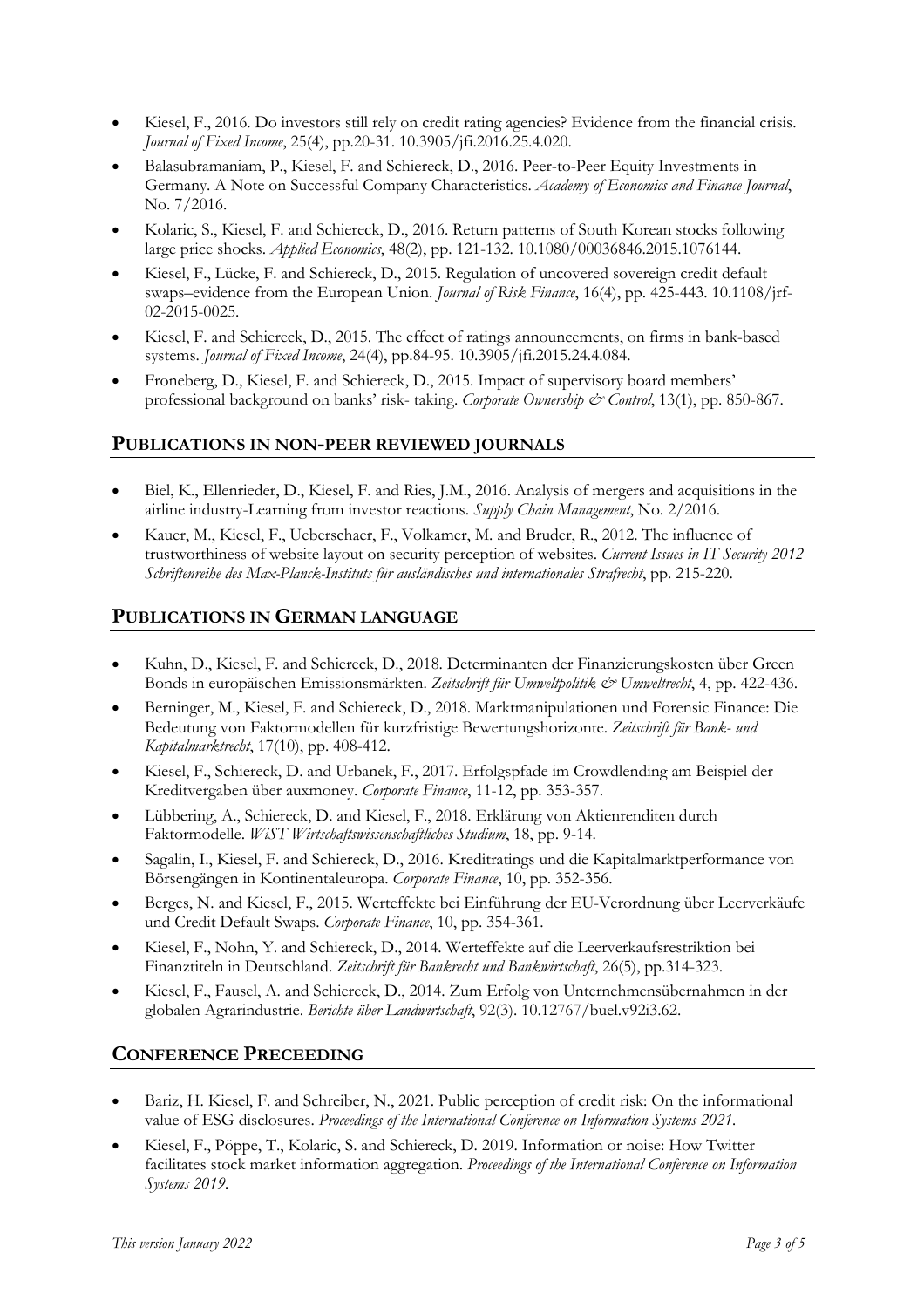## **SELECTED WORKING PAPERS**

- Kiesel, F. and Kisgen, D., 2021. More than a letter: Evidence on the determinants and impact of credit rating report content. Available at SSRN.
- Kolaric, S., Kiesel, F. and Schiereck, D., 2021. Wealth creation through market concentration in the Asia-Pacific banking sector. Available at SSRN.
- Kiesel, F., Klingelhöfer, N., Schiereck, D. and Vismara, S., 2021. deSpacs.
- Berninger, M., Kiesel, F. and Schnitzler, J., 2021. Commercial data in financial research. Available at SSRN.

# **CONFERENCE PRESENTATIONS**

Conference of the French Finance Association (AFFI) virtual meeting (2021), Bloomberg Credit Risk Seminar (2021, invited), Seminar at Jean Moulin University in Lyon (2021, invited), Inter-Business School Finance Seminar in Reims (2019), Conference of the French Finance Association (AFFI) in Quebec (2019), International Credit Risk Conference in Basel (2019), VHB-Jahrestagung in Magdeburg (2018), European Financial Management Association Meeting in Milan (2018), International Conference of the Financial Engineering and Banking Society (FEBS) in Rome (2018), Financial Management Association Annual Meeting in Boston (2017), IFABS Oxford Conference in Oxford (2017), Midwest Finance Association in Chicago (2017), International Rome Conference on Money, Banking and Finance in Rome (2016), European Conference on Banking and the Economy (ECOBATE) in Winchester (2016), European Financial Management Association Meeting in Basel (2016), Eastern Finance Association Meeting in Baltimore (2016), International Working Seminar on Production Economics in Innsbruck (2016), Eastern Finance Association Meeting in New Orleans (2015), Midwest Finance Association in Chicago (2015), Prepasup International Conference in Paris (2015)

## **TEACHING EXPERIENCE**

- **Free University of Bozen-Bolzano**, Italy Entrepreneurial Finance and Venture Capital (MSc., 2022-present), Project Finance (MSc., 2022 present)
- **Grenoble Ecole de Management**, France Advanced Seminar in Behavioral Finance (PhD, 2020), Global Business Operations (MBA/ MSc, 2020-2021), Corporate Governance (B.Sc., 2020), Introduction to Finance (BSc., 2019-2021), Corporate Finance (BIB, 2020-2021), Corporate Finance (MIB, 2019), Corporate Finance (MSc FDLM, 2020-2021), Financial Strategy & Advanced Evaluation (MSc, 2019).
- **Zeppelin University**, Germany Advanced Corporate Finance (MSc., 2020), Corporate Finance (BSc., 2017-2021), Accounting (BSc., 2018).
- **Steinbeis School of International Business and Entrepreneurship (SIBE)**, Germany Project Benefit (MSc., 2020-2021), Corporate Finance and Corporate Valuation (MSc., 2017-2018)
- **Technical University of Darmstadt**, Germany Corporate Finance III (Mergers, Acquisitions and Empirical Research) (MSc., 2018), Corporate Finance II (Debt Financing) (MSc., 2018), Investment and Finance (BSc., 2013-2018)

## **REFEREE ACTIVITY**

Applied Economics, Applied Financial Economics Letters, Annals of Economics and Statistics, Economics Letters, European Journal of Finance, Financial Innovation, Finance Research Letters, Global Finance Journal, International Journal of Physical Distribution & Logistics Management, International Journal of Production Economics, International Review of Economics and Finance, Journal of Air Transportation